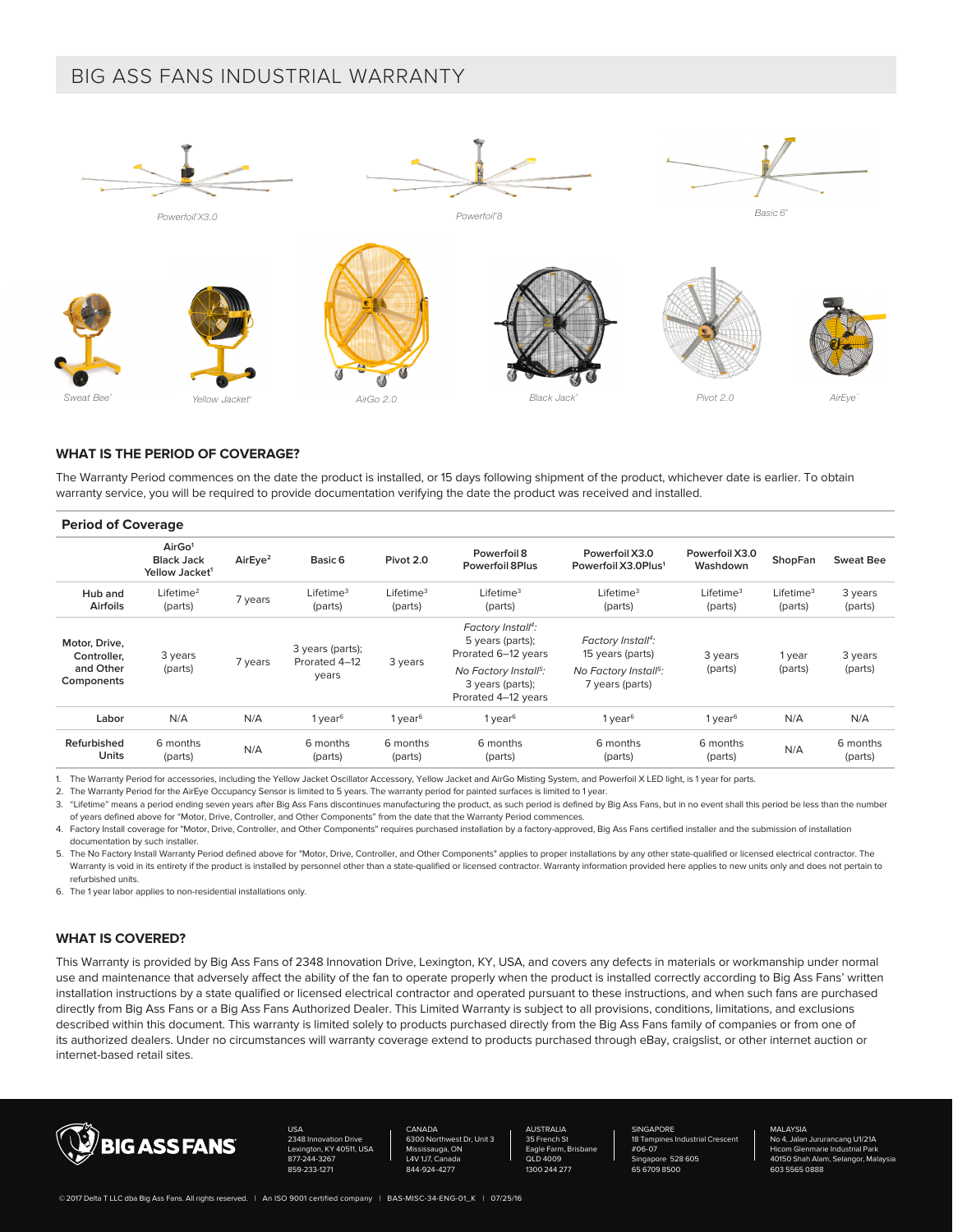## **WHO IS COVERED?**

This Warranty extends to the original purchaser and subsequent owners, but only while the fan remains at the site of the original installation unless not permanently installed (portable). This Warranty extends through the first installation of the fan and terminates if the fan is moved or reinstalled at a new location if the fan is permanently installed.

## **WHAT WILL BIG ASS FANS DO?**

- 1. During the Warranty Period, Big Ass Fans will, at its option and cost:
	- a. Repair or replace the affected components of any defective product;
	- b. Repair or replace the defective product; or
	- c. Refund the price you paid for the product upon return of the product to Big Ass Fans, shipping and insurance prepaid.
- 2. During the first 12 months of the Warranty Period, with purchase of factory installation for a commercial installation, Big Ass Fans will pay reasonable labor costs, as defined below, for repairing or replacing a defective fan or any defective components of the fan at the installation location. Alternatively, Big Ass Fans may, at its option, require return of the fan to Big Ass Fans for repair or replacement

BIG ASS FANS WILL SHIP THE REPAIRED PRODUCT OR REPLACEMENT TO YOU AT NO CHARGE; HOWEVER, YOU ARE RESPONSIBLE FOR ALL COSTS OF REMOVAL, REINSTALLATION, AND SHIPPING OF THE PRODUCT TO THE BIG ASS FANS SERVICE CENTER.

The foregoing constitutes your exclusive remedy and the limit of liability for Big Ass Fans, and for any and all losses in connection with this product.

#### **WHAT STEPS ARE REQUIRED TO OBTAIN WARRANTY SERVICE?**

- 1. If the fan is operating, immediately turn off the fan.
- 2. Contact Big Ass Fans' Technical Support Department as soon after the issue is discovered as possible by:
	- a. Visiting the Big Ass Fans website and submitting a technical support form; or
	- b. Calling the Technical Support phone number listed for your region.
- 3. Once the Technical Support Representative has received your warranty claim, a case will be processed. In order to process this case, please have the following information available:
	- a. Your name, address, phone number, and installation address;
	- b. Product brand name, serial number, purchase price, and verification of product installation or premises possession date;
	- c. Detailed description of the problem you have experienced.
- 4. If the Technical Support Representative determines that the warranty claim is valid and that a replacement part is required, the Representative will process the claim and the replacement part will be shipped to you. Included in the shipment of the replacement part will be any shipping labels and documents needed to return the original part, including a Return Materials Authorization (RMA) number.

**Your receipt of the replacement part constitutes your agreement to return the failed part to Big Ass Fans within 15 days of the receipt of the**  replacement part delivery. If Big Ass Fans does not receive the original part, you will be invoiced for the retail cost of the replacement part, and you will be responsible for payment for the replacement part upon receipt of the invoice. Big Ass Fans reserves all rights it retains under law to collect the retail **cost of the replacement part if the original is not returned as specified above.**

- 5. Obtaining service may involve contacting a contractor to remove, repair, or replace the fan, or to remove the fan and return it to us. The cost of labor incurred, for factory installed fans, to remove, repair, or reinstall the fans will be covered only during the first 12 months after the warranty becomes effective, and only pursuant to the terms of the definition of "Labor" detailed in this Warranty.
- 6. If we ask you to ship the fan back to Big Ass Fans for repairs or replacement, we will prepay the shipping and insurance for factory installed fans during the first 12 months after the warranty becomes effective; however, you will have to repackage the fan in such a way that there is no damage to the fan in transit. You will be sent any return shipment documentation necessary to help you return the fan to Big Ass Fans. If we determine that no warrantable failure occurred or defect exists, we may invoice you for these shipping costs.

Please be patient while we arrange for or undertake the necessary warranty service. We will provide you with regular status updates, as well as shipment dates, if appropriate, until your fan is back in service.

### **CONDITIONS**

- 1. Big Ass Fans reserves the right to make the final determination, based on its own evaluation of the fan and all its components, as to whether:
	- a. The problem in question is the result of a defect in design, workmanship, or materials, and not a result of error, misuse, or abuse on the part of the customer as set forth under the exclusions detailed in this Warranty;
	- b. Noise heard during operation is within normal operating levels, in which case this Warranty would be inapplicable. Note: Certain electrical, motor, or other operating noise may be impossible to eliminate due to the fan design and/or site conditions. Dissatisfaction with normal operating noise levels is not covered by this Warranty, and return of any fans for this reason will be subject to Big Ass Fans' Return Policy.
	- c. Adverse site conditions, (including, but not limited to, excessive dust, heat, humidity, unstable electric service, or any other unknown or unforeseen condition that affects the proper operation of the products) improper application, or improper installation is determined to be the basis for the failure.
	- d. The problem or defect is material and requires action under this Warranty; and
	- e. The remedy of repair, replacement, or refund is appropriate.
- 2. If Big Ass Fans determines, in its sole discretion, that the appropriate remedy under the Warranty is a refund, the refund amount will be limited to the price paid by the customer for the product alone, and under no circumstances will it include the cost of labor, shipping, handling, packaging, or any other incidental or consequential costs incurred or anticipated by the customer.



USA ation Drive  $A$   $\Omega$   $\Gamma$  44  $\Gamma$  1. USA 1-3267 859-233-1271

CANADA et Dr, Unit 3 Mississauga, ON L4V 1J7, Canada 844-924-4277

AUSTRALIA 35 French St Eagle Farm, Brisbane QLD 4009 1300 244 277

**SINGAPORE** ial Crescent #06-07 528 605 65 6709 8500

MALAYSIA

No 4, Jalan Jururancang U1/21A Hicom Glenmarie Industrial Park 50 Shah Alam, Selangor, Malaysia 603 5565 0888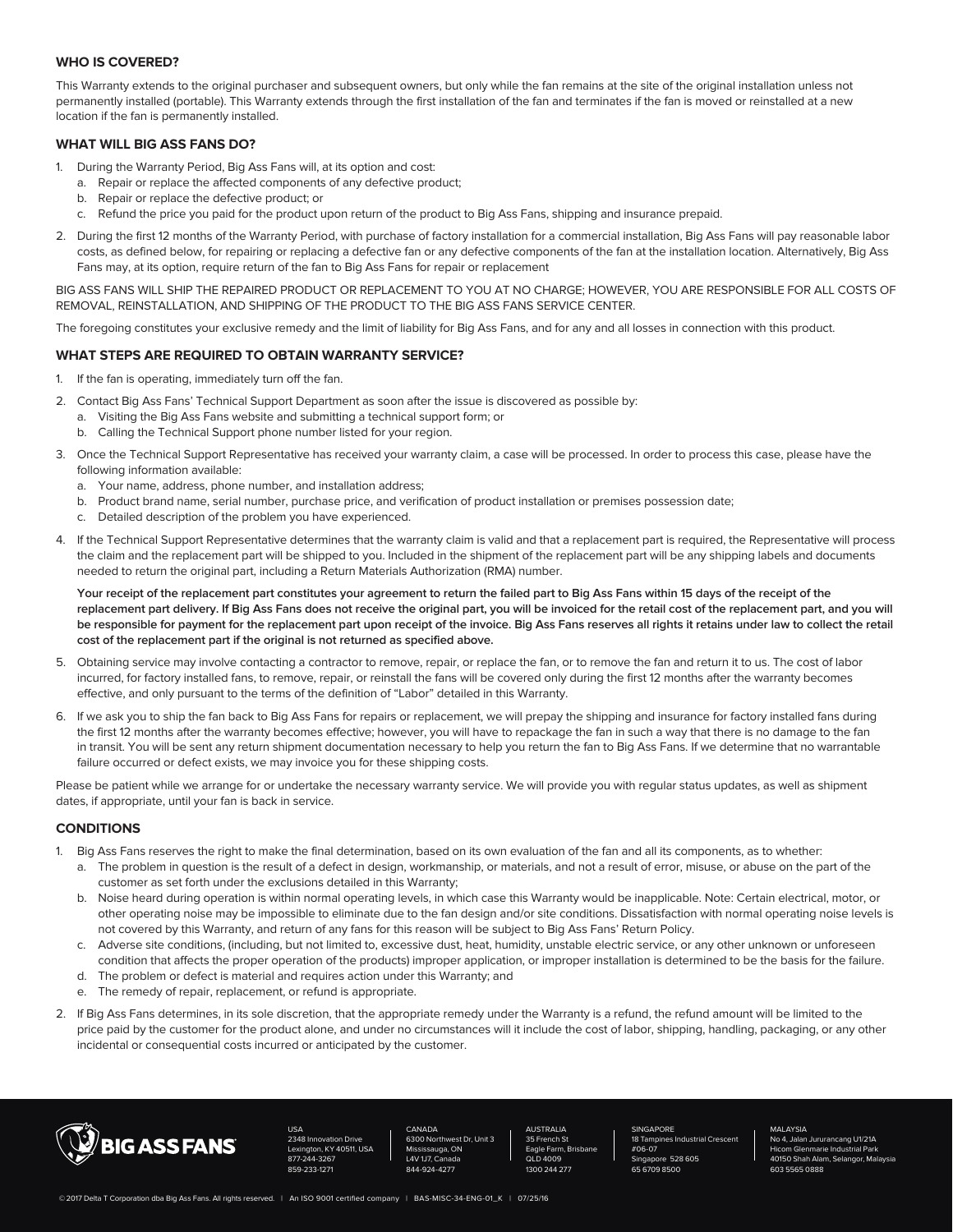- 3. With respect to replacement or repair rendered, Big Ass Fans reserves the right to use replacement parts that are refurbished. Big Ass Fans warrants that the parts replaced or repaired, whether or not they have been refurbished or are original equipment, will operate properly and be free from defects in materials and workmanship for a period of 90 days from the date of shipment to the customer, or for the remainder of the original warranty period, whichever is longer
- 4. A service fee, parts replacement fee, and shipping charges may be imposed if any fan is returned for warranty service that is missing components or that has been modified in any way. Such fees and charges will vary based upon the actual material and labor costs necessary to replace missing or modified parts and to return the fan to its original factory condition.

#### **RETURN POLICY**

Returns must be received within 90 days of shipment. The customer will be responsible for return freight charges. A restocking fee of 25% for unopened boxes and 50% for opened boxes applies to all returns.

### **WHAT IS NOT COVERED (EXCLUSIONS)?**

This Warranty is only valid within Australia, Singapore, and Malaysia. No other written or oral warranties apply, and no employee, agent, dealer, or other person is authorized to give any warranties on behalf of Big Ass Fans.

#### **ATTENTION: Under no circumstances will Big Ass Fans be responsible for remedial work necessary to correct installation procedures by others that do not conform to those established by the instructions, codes, and standards described under items 2 through 3d below.**

- 1. Units purchased from any entity other than Big Ass Fans or a Big Ass Fans Factory Authorized Dealer.
- 2. Units or components where the serial number or part number sticker has been removed or defaced.
- 3. Defects, malfunctions, failure or physical damage caused by unauthorized service/parts and improper installation, adverse site conditions (including, but not limited to, excessive heat, dust or humidity, unstable electric service, or any other unknown or unforeseen condition that affects the proper operation of the products), mishandling, modifications, or damage while in your possession including failure to provide reasonable and necessary maintenance, which shall include, but not be limited to:
	- a. Failure to follow the required installation procedures specified in the Big Ass Fans-supplied installation manual and in all other documentation supplied with the fans and related equipment:
	- b. Failure to follow all relevant codes and ordinances including, but not limited to, any applicable electric codes or similar codes and other jurisdictional (including provinces and localities) local building codes;
	- c. Failure to follow electrical engineering industry standards regarding the approved method of installing solid-state electrical equipment having the characteristics of the fan, the fan control, and their related components, even if such standards are not specifically referenced in any instructions or literature supplied by Big Ass Fans;
	- d. Failure to use properly all installation and mounting hardware supplied or approved by Big Ass Fans;
	- e. Any modification or alteration of, or adjustment to the fans, fan control, and/or mounting and installation hardware and/or any disassembly of the major components of the fans and fan controls for any purpose whatsoever, including any attempt to diagnose and/or repair any problem, without prior written authorization from Big Ass Fans' Technical Support Department;
	- f. Misuse, abuse, accidents, unreasonable use, or Acts of God;
	- g. Incorrect electric current, voltage, or supply;
	- h. Failure to use fan controls supplied by Big Ass Fans unless:
		- i. Big Ass Fans' Technical Support Department has provided written permission prior to installation; and
		- ii. The fan controls are built, operated, and maintained according to specifications provided to and approved by Big Ass Fans' Technical Support Department.
	- Failure to perform periodic maintenance as detailed in the Big Ass Fans supplied installation manual.
- 4. Consequential or incidental damages sustained by any person, entity, or structure as a result of any breach of these warranties, except where such damages may not be excluded by law.
- 5. Claims made for products that have not been paid for in full.
- 6. Damage caused by premises structural defects, structural movement or settlement, exposure to chemicals, salt water, acid rain or other corrosive elements, excessive humidity, and/or wind.
- 7. Normal changes to the finish caused by ordinary use or damage to non-factory applied finishes.
- 8. Damage or failure caused by subjection of the product to conditions outside its design limitations.
- 9. Defects reported more than 90 days from when they were discovered or should have been discovered.
- 10. With regard to electrical and electronic components provided by Big Ass Fans that comprise part of the products, including motors, motor drives, and variable frequency drives, Big Ass Fans relies on the determination by the original manufacturer as to whether the failure of such component was the result of a defect. If the manufacturer of such component determines that there was no defect and therefore refuses to cover it under warranty, Big Ass Fans likewise will not warranty such item unless Big Ass Fans determines that the failure of such electrical or electronic component was the result of a defect of design, workmanship, or material within some other part of the products.

#### **DEFINITIONS**

1. "Labor" shall mean on-site technical service provided by Big Ass Fans during the first year that the product is in service. At Big Ass Fans sole discretion, this may be employees of Big Ass Fans or qualified technicians contracted by Big Ass Fans. Big Ass Fans will not reimburse customers or independent



USA ation Drive  $UV$   $A$  $O$  $E$  $44$ ,  $H$  $E$  $A$ 14-3267 859-233-1271

CANADA ost Dr, Unit 3 Mississauga, ON L4V 1J7, Canada 844-924-4277

AUSTRALIA 35 French St Eagle Farm, Brisbane QLD 4009 1300 244 277

**SINGAPORE** trial Crescent #06-07 528 605 65 6709 8500

**MALAYSIA** 

No 4, Jalan Jururancang U1/21A Hicom Glenmarie Industrial Park 150 Shah Alam, Selangor, Malaysia 603 5565 0888